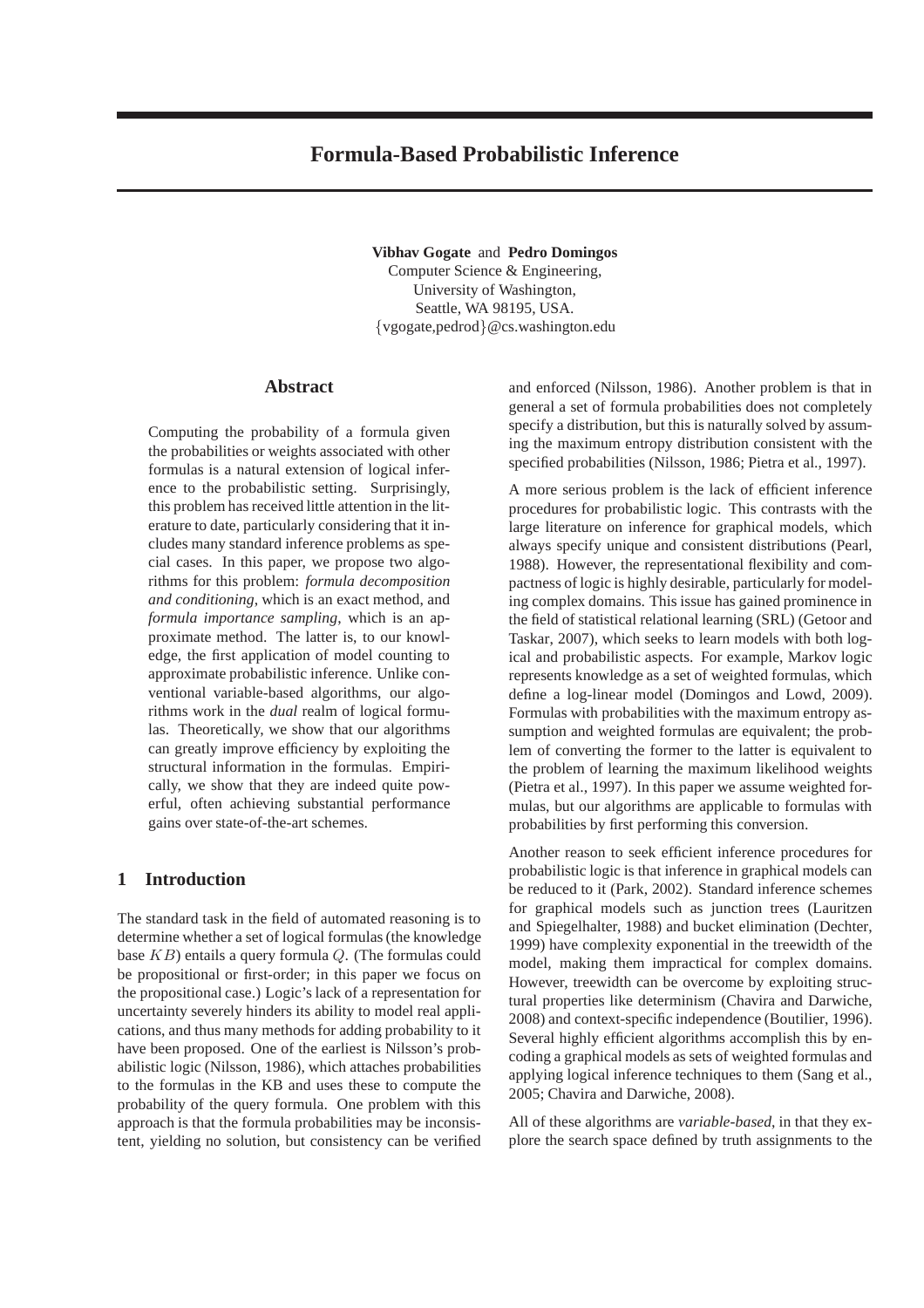variables. In this paper, we propose a new class of algorithms that explore the search space defined by truth assignments to arbitrary formulas, including but not necessarily those contained in the original specification. Our *formula-based* schemes generalize variable-based schemes because a variable is a special case of a formula, namely a unit clause. For deriving exact answers, we propose to exhaustively search the space of truth assignments to formulas, yielding the formula decomposition and conditioning (FDC) scheme. FDC performs AND/OR search (Dechter and Mateescu, 2007) or recursive conditioning (Darwiche, 2001), with and without caching, over the space of formulas, utilizing several Boolean constraint propagation and pruning techniques.

Even with these techniques, large complex domains will still generally require approximate inference. For this, we propose to compute an importance distribution over the formulas, yielding formula importance sampling (FIS). Each sample in FIS is a truth assignment to a set of formulas. To compute the importance weight of each such sampled assignment, we need to know its model count (or number of solutions). These model counts can either be computed exactly, if it is feasible, or approximately using the recently introduced approximate model counters such as Sample-Count (Gomes et al., 2007) and SampleSearch (Gogate and Dechter, 2007b). To the best of our knowledge, this is the first work that harnesses the power of model counting for approximate probabilistic inference. We prove that if the model counts can be computed accurately, formula importance sampling will have smaller variance than variablebased importance sampling and thus should be preferred.

We present experimental results on three classes of benchmark problems: random Markov networks, QMR-DT networks from the medical diagnosis domain and Markov logic networks. Our experiments show that as the number of variables in the formulas increases, formula-based schemes not only dominate their variable based counterparts but also state-of-the-art exact algorithms such as ACE (Chavira and Darwiche, 2008) and approximate schemes such as MC-SAT (Poon and Domingos, 2006) and Gibbs sampling (Geman and Geman, 1984).

The rest of the paper is organized as follows. Section 2 describes background. Section 3 presents formula decomposition and conditioning. Section 4 presents formula importance sampling. Experimental results are presented in Section 5 and we conclude in Section 6.

## **2 Background**

#### **2.1 Notation**

Let  $X = \{X_1, \ldots, X_n\}$  be a set of propositional variables that can be assigned values from the set  $\{0, 1\}$  or {False,True}. Let F be a propositional formula over **X**.

A model or a solution of F is a  $0/1$  truth assignment to all variables in  $X$  such that  $F$  evaluates to True. We will assume throughout that  $F$  is in CNF, namely it is a conjunction of clauses, a clause being a disjunction of literals. A literal is a variable  $X_i$  or its negation  $\neg X_i$ . A unit clause is a clause with one literal. Propositional Satisfiability or SAT is the decision problem of determining whether  $F$  has any models. This is the canonical NP-complete problem. Model Counting is the problem of determining the number of models of  $F$ , it is a #P-complete problem.

We will denote formulas by letters  $F$ ,  $G$ , and  $H$ , the set of solutions of F by  $Sol(F)$  and its number of solutions by  $#(F)$ . Variables are denoted by letters X and Y. We denote sets by bold capital letters e.g., **X**, **Y** etc. Given a set  $X = \{X_1, \ldots, X_n\}$  of variables, x denotes a truth assignment  $(x_1, \ldots, x_n)$ , where  $X_i$  is assigned the value  $x_i$ . Clauses are denoted by the letters  $C$ ,  $R$ ,  $S$  and  $T$ . Discrete functions are denoted by small Greek letters, e.g.  $\phi$ ,  $\psi$ , etc. The variables involved in a function  $\phi$ , namely the scope of  $\phi$  is denoted by  $V(\phi)$ . Similarly, the variables of a clause C are denoted by  $V(C)$ . Given an assignment **x** to a superset **X** of **Y**, **x<sup>Y</sup>** denotes the restriction of **x** to **Y**.

The expected value of a random variable  $X$  with respect to a distribution Q is  $\mathbb{E}_Q[X] = \sum_{x \in X} xQ(x)$ . The variance of x is  $Var_Q[X] = \sum_{x \in X} \left( x - \mathbb{E}_Q[X] \right)^2 Q(x)$ .

In this paper, we advocate using a collection of weighted propositional formulas instead of the conventional tabular representations to encode the potentials in Markov random fields (MRFs) or conditional probability tables in Bayesian networks. Specifically, we will use the following representation, which we call as propositional MRF or PropMRF in short. A PropMRF is a Markov logic network (Richardson and Domingos, 2006) in which all formulas are propositional. It is known that any discrete Markov random field or a Bayesian network can be encoded as a PropMRF (Park, 2002; Sang et al., 2005; Chavira and Darwiche, 2008).

DEFINITION **1** (**Propositional MRFs**)**.** A propositional MRF (PropMRF), denoted by  $M$  is a triple  $(X, C, R)$ where **X** is a set of n Boolean variables,  $C =$  $\{(C_1, w_1), \ldots, (C_m, w_m)\}\$ is a set of m soft (weighted) clauses and  $\mathbf{R} = \{R_1, \ldots, R_p\}$  is a set of p hard clauses. Each soft clause is a pair  $(C_i, w_i)$  where  $C_i$  is a clause and  $w_i$  is a real number. We will denote by  $F_{\mathcal{M}} = R_1 \wedge \ldots \wedge R_p$ , the CNF formula defined by the hard clauses of  $M$ . The **primal graph** of a PropMRF has variables as its vertices and an edge between any two nodes that are involved in the same hard or soft clause.

We can associate a discrete function  $\phi_i$  with each soft clause  $(C_i, w_i)$ , defined as follows:

$$
\phi_i(\mathbf{x}_{V(C_i)}) = \begin{cases} \exp(w_i) & \text{If } \mathbf{x} \text{ evaluates } C_i \text{ to True} \\ 1 & \text{Otherwise} \end{cases}
$$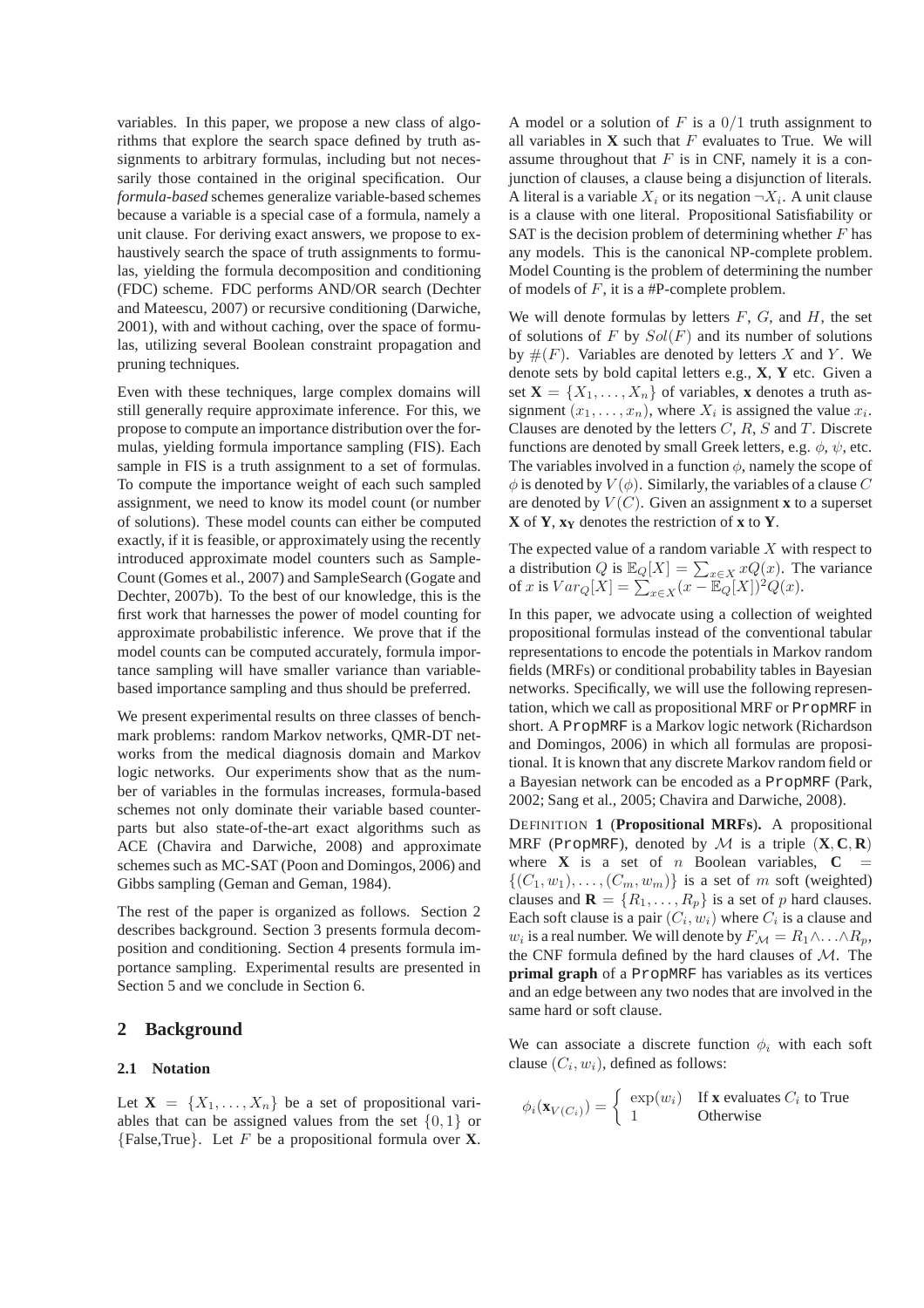The probability distribution associated with  $M$  is given by:

$$
P_{\mathcal{M}}(\mathbf{x}) = \begin{cases} \frac{1}{Z_{\mathcal{M}}} \prod_{i=1}^{m} \phi_i(\mathbf{x}_{V(\phi_i)}) & \text{If } \mathbf{x} \in Sol(F_{\mathcal{M}}) \\ 0 & \text{Otherwise} \end{cases} (1)
$$

where  $Z_{\mathcal{M}}$  is the normalization constant; often referred to as the *partition function*.  $Z_M$  is given by:

$$
Z_{\mathcal{M}} = \sum_{\mathbf{x} \in Sol(F_{\mathcal{M}})} \prod_{i=1}^{m} \phi_i(\mathbf{x}_{V(\phi_i)})
$$
(2)

Note that if M has no soft clauses, then  $Z_M$  equals the number of models of the formula  $F_{\mathcal{M}}$ . Thus, model counting is a special case of computing  $Z_M$ .

We will focus on the query of finding the probability of a CNF formula  $G$ , denoted by  $P(G)$ . By definition:

$$
P(G) = \sum_{\mathbf{x} \in Sol(F_{\mathcal{M}} \wedge G)} P_{\mathcal{M}}(\mathbf{x})
$$
  
= 
$$
\frac{1}{Z} \sum_{\mathbf{x} \in Sol(F_{\mathcal{M}} \wedge G)} \prod_{i=1}^{m} \phi_i(\mathbf{x}_{V(\phi_i)})
$$
(3)

If we add all the clauses of  $G$  to the hard clauses of  $M$ yielding another PropMRF  $\mathcal{M}'$ , then the partition function  $Z_{\mathcal{M}'}$  of  $\mathcal{M}'$  is given by:

$$
Z_{\mathcal{M}'} = \sum_{\mathbf{x} \in Sol(F_{\mathcal{M}} \wedge G)} \prod_{i=1}^{m} \phi_i(\mathbf{x}_{V(\phi_i)}) \tag{4}
$$

From Equations 3 and 4, we get  $P(G) = \frac{Z_{\mathcal{M}'}}{Z_{\mathcal{M}}}$ . Because computing  $P(G)$  is equivalent to computing a ratio of two partition functions, in the sequel, we will present *formulabased algorithms* for computing  $Z_M$  only.

### **3 Exact Formula-based Inference**

We first explain how to perform inference by variablebased conditioning and then show how it can be generalized via formula-based conditioning. Consider the expression for  $Z_{\mathcal{M}}$  (See Equation 2). Given assignments  $X_j$  and  $\neg X_i$ , we can express  $Z_M$  as:

$$
Z_{\mathcal{M}} = \sum_{\mathbf{x} \in Sol(F_{\mathcal{M}} \wedge X_j)} \prod_{i=1}^{m} \phi_i(\mathbf{x}_{V(\phi_i)})
$$
  
+ 
$$
\sum_{\mathbf{x} \in Sol(F_{\mathcal{M}} \wedge \neg X_j)} \prod_{i=1}^{m} \phi_i(\mathbf{x}_{V(\phi_i)})
$$
(5)  
= 
$$
Z_{\mathcal{M}_{X_j}} + Z_{\mathcal{M}_{\neg X_j}}
$$
(6)

where  $\mathcal{M}_X$  and  $\mathcal{M}_{\neg X}$  are PropMRFs obtained by adding  $X$  and  $\neg X$  to the set of hard clauses of  $M$  respectively.

Then, one can perform conditioning to compute  $Z_{\mathcal{M}_{X_j}}$  and  $Z_{\mathcal{M}_{\neg X_j}}$ , recursively for each PropMRF until all variables



 $(DVEVH, w_3)$  $(FVGVJ, w_4)$ 

Figure 2: Figure demonstrating the simplification steps after conditioning on variable A for the PropMRFgiven in Figure 1.

in **X** have been instantiated. Conditioning by itself is not that useful. For example, if the PropMRF has no hard clauses, then conditioning would perform  $2^n$  summations. However, one can augment it with various simplification schemes such as Boolean constraint propagation, and utilize problem decomposition, yielding powerful schemes in practice. These and other ideas form the backbone of many state-of-the-art schemes such as ACE (Chavira and Darwiche, 2008) and Cachet (Sang et al., 2005). To simplify a PropMRF, we can apply any parsimonious operators - operators which do not change its partition function. In particular, we can remove all clauses which evaluate to True from the set of hard clauses. These clauses are redundant. Examples of operations that aid in identifying such hard clauses are unit propagation, resolution and subsumption elimination. For example, given a hard clause A, the hard clause  $A \vee B$  is redundant and can be removed because it is subsumed within A. Similarly, A could be removed after unit propagation, because it always evaluates to True. We can simplify the soft clauses based on the hard clauses by removing all soft clauses which evaluate to either True or False, multiplying the partition function with an appropriate constant to account for their removal. For example, given a hard clause A, the soft clause  $A \vee B$  having weight  $w$  is always satisfied and can be removed, by multiplying the partition function by  $\exp(w)^1$ .

Another advancement that we can use is problem decomposition (Darwiche, 2001; Dechter and Mateescu, 2007). The idea here is that if the soft and hard clauses of a PropMRF can be partitioned into  $k > 1$  sets such that any two clauses in any of the  $k$  sets have no variables in com-

<sup>&</sup>lt;sup>1</sup>Note that if we remove a variable that is not a unit clause from all the hard and soft clauses, then we have to multiply the partition function by 2.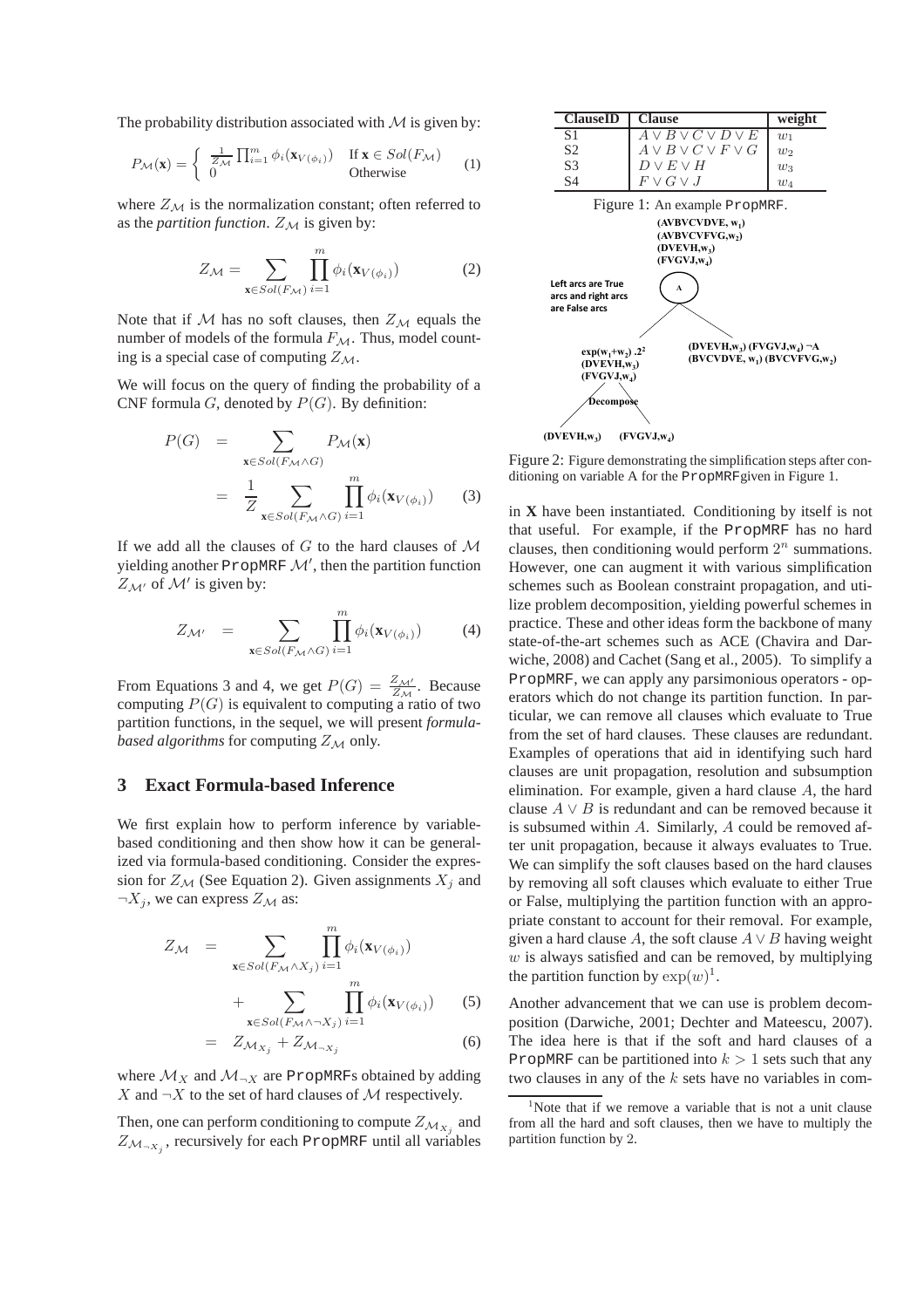

Figure 3: Search space of Formula Decomposition and Conditioning for an example PropMRF

mon, then the partition function equals the product of the partition functions of the  $k$  PropMRFs induced by each set.

The following example demonstrates simplification and decomposition on an example PropMRF.

EXAMPLE **1.** Consider the PropMRF shown in Figure 1. After conditioning on A and simplifying using Boolean constraint propagation, we get two PropMRFs shown under the True (left) and false (right) branches of A in Figure 2. The PropMRF at the True branch contains only two soft clauses which have no variables in common. Thus, they could be decomposed into two PropMRFs as shown. The contribution to the partition function due to the True branch of A is then simply a product of the partition functions of the two PropMRFs and  $\exp(w_1 + w_2) \times 2^2$ .

Our main observation is that we can condition on arbitrary formulas instead of variables. Formally, given an arbitrary formula  $H_i$ , we can express  $Z_M$  as:

$$
Z_{\mathcal{M}} = \sum_{\mathbf{x} \in Sol(F_{\mathcal{M}} \wedge H_j)} \prod_{i=1}^{m} \phi_i(\mathbf{x}_{V(\phi_i)}) + \sum_{\mathbf{x} \in Sol(F_{\mathcal{M}} \wedge \neg H_j)} \prod_{i=1}^{m} \phi_i(\mathbf{x}_{V(\phi_i)}) \qquad (7)
$$

$$
= Z_{\mathcal{M}_{H_j}} + Z_{\mathcal{M}_{\neg H_j}} \tag{8}
$$

When combined with Boolean constraint propagation and problem decomposition, this seemingly simple idea is quite powerful because it can yield a smaller search space, as we demonstrate in the following example. In some cases, these reductions could be significant.

EXAMPLE **2.** Consider again the PropMRF shown in Figure 1. The first two clauses share a sub-clause  $A \vee B \vee C$ . If we condition first on  $A \vee B \vee C$ , we get the search space shown in Figure 3, which has only 7 leaf nodes. One can

## **Algorithm 1**: Formula Decomposition and Conditioning (FDC)

```
Input: A PropMRF M
Output: Z_{\mathcal{M}}begin
    w = 0;
    1. Simplify
    begin
         Simplify the hard and soft clauses;
         Add the weights of all soft clauses which evaluate to
         True to w;
         Remove all soft clauses which evaluate to either True or
         False from M. Update w to account for variables
         completely removed from all formulas;
         if F_{\mathcal{M}} has an empty clause then
          return 0
         if F_M has only unit clauses then
          return exp(w)end
    2. Decompose
    begin
         if the primal graph of M is decomposable into k
         components then
             Let \mathcal{M}_1, \mathcal{M}_2, ..., \mathcal{M}_k be the PropMRF's
             corresponding to the k components;
             return \exp(w) \times FDC(\mathcal{M}_1) \times ... \times FDC(\mathcal{M}_k)end
    3. Condition
    begin
         Heuristically choose a formula R to condition on:
         Add hard clauses logically equivalent to R and \neg R to
         M yielding \mathcal{M}_R and \mathcal{M}_{\neg R} respectively;
         return \exp(w) \times (FDC(\mathcal{M}_R) + FDC(\mathcal{M}_{\neg R}))end
end
```
verify that if we condition only on the variables instead of arbitrary formulas, the best ordering scheme will explore 12 leaf nodes. (This search space is not shown because of lack of space. It can be worked out using Figure 2.)

Algorithm Formula Decomposition and Conditioning (FDC) is presented as Algorithm 1. It takes as input a PropMRF  $M$ . The first step is the simplification step in which we reduce the size of the hard and the soft clauses using techniques such as unit propagation, resolution and subsumption elimination. In the decomposition step (Step 2), we decompose  $M$  into independent PropMRFs if its primal graph is decomposable. Each of them are then solved independently. Note that this is a very important step and is the primary reason for efficiency of techniques such as recursive conditioning (Darwiche, 2001) and AND/OR search (Dechter and Mateescu, 2007). In fact, the whole idea in performing simplification and heuristic conditioning is to split the PropMRF into several PropMRF's that can be solved independently. Finally, in the conditioning step, we heuristically select a formula  $R$ to condition on and then recurse on the true and the false assignments to R.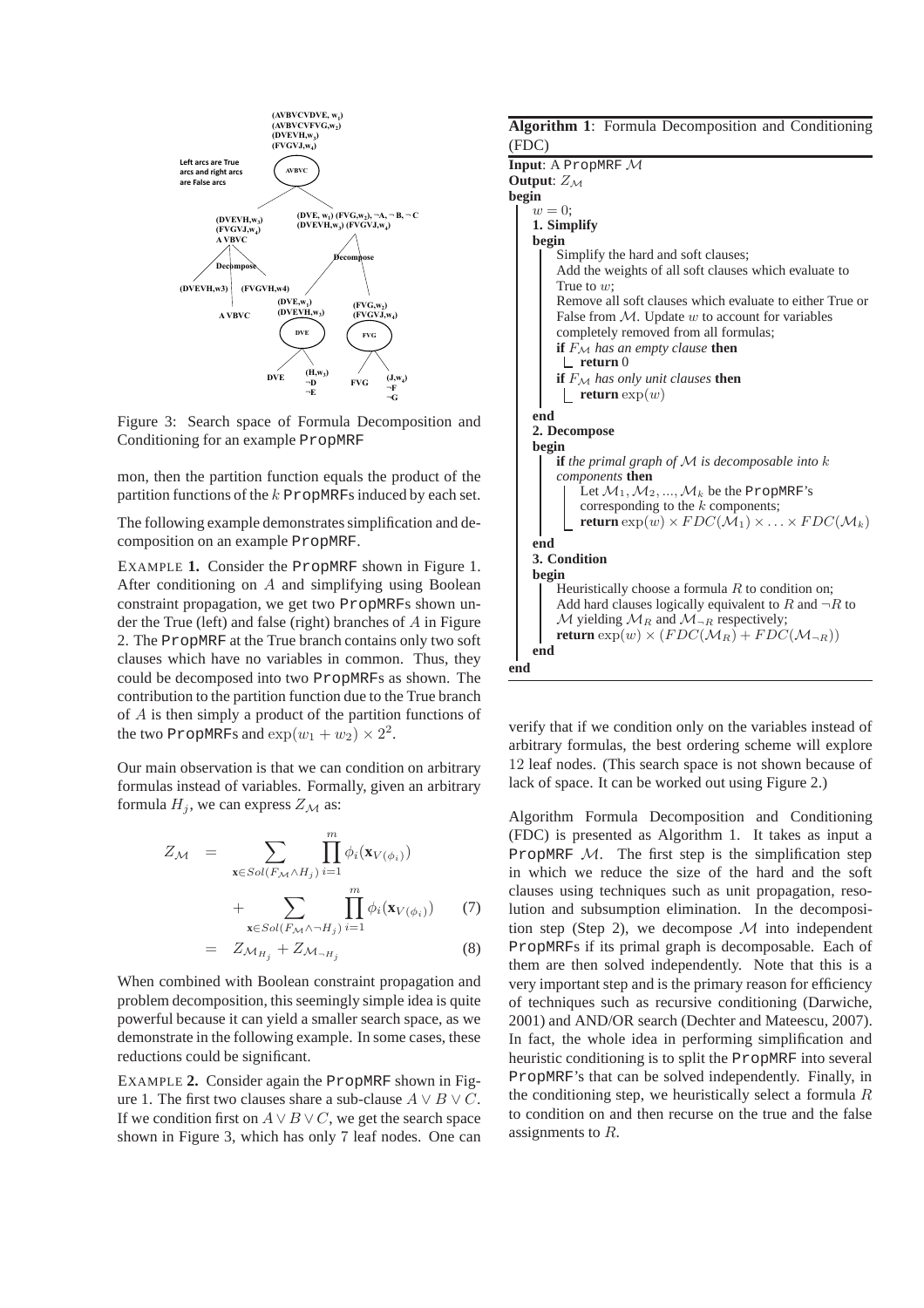We summarize the dominance of FDC over VDC (where VDC is same as FDC except that we condition only on unit clauses in Step 3) in the following proposition.

PROPOSITION 1. *Given a PropMRF M, let*  $S_{\mathcal{M},F}$  and S<sup>M</sup>,V *be the number of nodes in the smallest search space explored by FDC and VDC respectively. Then*  $S_{M,F}$   $\leq$ S<sup>M</sup>,V *. Sometimes, this inequality can be strict.*

#### **Improvements**

We consider two important improvements. First, note that if we are not careful, the algorithm as presented may yield a super-exponential search space. For example, if we condition on a set of arbitrary formulas, none of which simplify the PropMRF, we may end up conditioning on a super-exponential number of formulas. Trivially, to guarantee at least an exponential search space in the size of the clausal specification, the formula selected for conditioning must reduce/simplify at least one soft clause or at least one hard clause. Second, we can augment FDC with *component caching and clause learning* as in Cachet (Sang et al., 2005) and use *w-cutset conditioning* (Dechter, 1999) in a straight forward manner. We omit the details.

#### **3.1 Related work**

FDC generalizes variable-based conditioning schemes such as recursive conditioning (Darwiche, 2001), AND/OR search (Dechter and Mateescu, 2007) and value elimination (Bacchus et al., 2003) because all we have to do is restrict our conditioning to unit clauses. FDC also generalizes weighted model counting (WMC) approaches such as ACE (Chavira and Darwiche, 2008) and Cachet (Sang et al., 2005). These weighted model counting approaches introduce additional Boolean variables to model each soft clause. Conditioning on these Boolean variables is equivalent to conditioning on the soft clauses present in the PropMRF. Thus, FDC can simulate WMC by restricting its conditioning to not only the unit clauses but also the soft clauses already present in the PropMRF. Finally, FDC is related to streamlined constraint reasoning (SCR) approach of (Gomes and Sellmann, 2004). The idea in SCR is to add a set of *streamlining formulas* to the input formula in order to cut down the size of its solution space in a controlled manner. The goal of streamlining is solving a Boolean Satisfiability (or a Constraint Satisfaction) problem while FDC uses (streamlined) formulas for weighted model counting.

## **4 Formula Importance Sampling**

In this section, we generalize conventional variable-based importance sampling to formula importance sampling and show that our generalization yields new sampling schemes having smaller variance. We first present background on variable-based importance sampling.

#### **4.1 Variable-Based Importance Sampling**

Importance sampling (Rubinstein, 1981) is a general scheme which can be used to approximate any quantity such as  $Z_M$  which can be expressed as a sum of a function over a domain. The main idea is to use an importance distribution Q, which satisfies  $P_{\mathcal{M}}(\mathbf{x}) > 0 \Rightarrow Q(\mathbf{x}) > 0$ and express  $Z_{\mathcal{M}}$  as follows:

$$
Z_{\mathcal{M}} = \sum_{\mathbf{x} \in Sol(F)} \prod_{i=1}^{m} \phi_i(\mathbf{x}_{V(\phi_i)}) \times \frac{Q(\mathbf{x})}{Q(\mathbf{x})}
$$

$$
= \mathbb{E}_Q \left[ \frac{I(\mathbf{x}) \prod_{i=1}^{m} \phi_i(\mathbf{x}_{V(\phi_i)})}{Q(\mathbf{x})} \right] \tag{9}
$$

where  $I(\mathbf{x})$  is an indicator function which is 1 if **x** is a solution of  $F_M$  and 0 otherwise.

Given N independent and identical (i.i.d.) samples  $(\mathbf{x}^{(1)}, \dots, \mathbf{x}^{(N)})$  drawn from Q, we can estimate  $Z_M$  using  $\widehat{Z}_N$ , defined below:

$$
\widehat{Z}_N = \frac{1}{N} \sum_{i=1}^N \frac{I(\mathbf{x}^{(i)}) \prod_{j=1}^m \phi_j(\mathbf{x}_{V(\phi_j)}^{(i)})}{Q(\mathbf{x}^{(i)})}
$$
(10)

It is known (Rubinstein, 1981) that  $\mathbb{E}_{Q}[\widehat{Z}_{N}] = Z_{\mathcal{M}}$ , namely it is unbiased. The mean squared error (MSE) of  $\widehat{Z}_N$  is given by:

$$
MSE(\widehat{Z}_N) = \frac{Var_Q\left[\frac{I(\mathbf{x})\prod_{i=1}^m \phi_i(\mathbf{x}_{V(\phi_i)})}{Q(\mathbf{x})}\right]}{N}
$$
(11)

Thus, we can reduce the mean squared error by either reducing the variance (given in the numerator) or by increasing the number of samples  $N$  (or both).

#### **4.2 Formula-based Importance Sampling**

Importance sampling can be extended to the space of clauses (or formulas) in a straight forward manner. Let  $\mathbf{H} = \{H_1, \dots, H_r\}$  be a set of arbitrary formulas over the variables **X** of M, and let  $\mathbf{h} = (h_1, \dots, h_r)$  be a truth assignment to all the clauses in **H**. Let **H** be such that every consistent truth assignment **h** evaluates all soft clauses to either True or False. Note that this condition is critical. Trivially, if **H** equals the set of soft clauses, then the condition is satisfied. Let  $F<sub>h</sub>$  be the formula corresponding to conjunction  $(H_1 = h_1 \wedge ... \wedge H_r = h_r)$  and let  $\mathbf{x_h} \in Sol(F_{\mathbf{h}})$ . Given a function  $\phi$ , let  $\mathbf{x_{h,V(\phi)}}$  be the restriction of  $\mathbf{x}_h$  to the scope of  $\phi$ . Then, given an importance distribution  $U(\mathbf{H})$ , we can rewrite  $Z_M$  as:

$$
Z_{\mathcal{M}} = \sum_{\mathbf{h} \in \mathbf{H}} \frac{\#(F_{\mathbf{h}} \wedge F_{\mathcal{M}}) \times \prod_{i=1}^{m} \phi_{i}(\mathbf{x}_{\mathbf{h}, V(\phi_{i})})}{U(\mathbf{h})} U(\mathbf{h})
$$
  
= 
$$
\mathbb{E}_{U} \left[ \frac{\#(F_{\mathbf{h}} \wedge F_{\mathcal{M}}) \times \prod_{i=1}^{m} \phi_{i}(\mathbf{x}_{\mathbf{h}, V(\phi_{i})})}{U(\mathbf{h})} \right] (12)
$$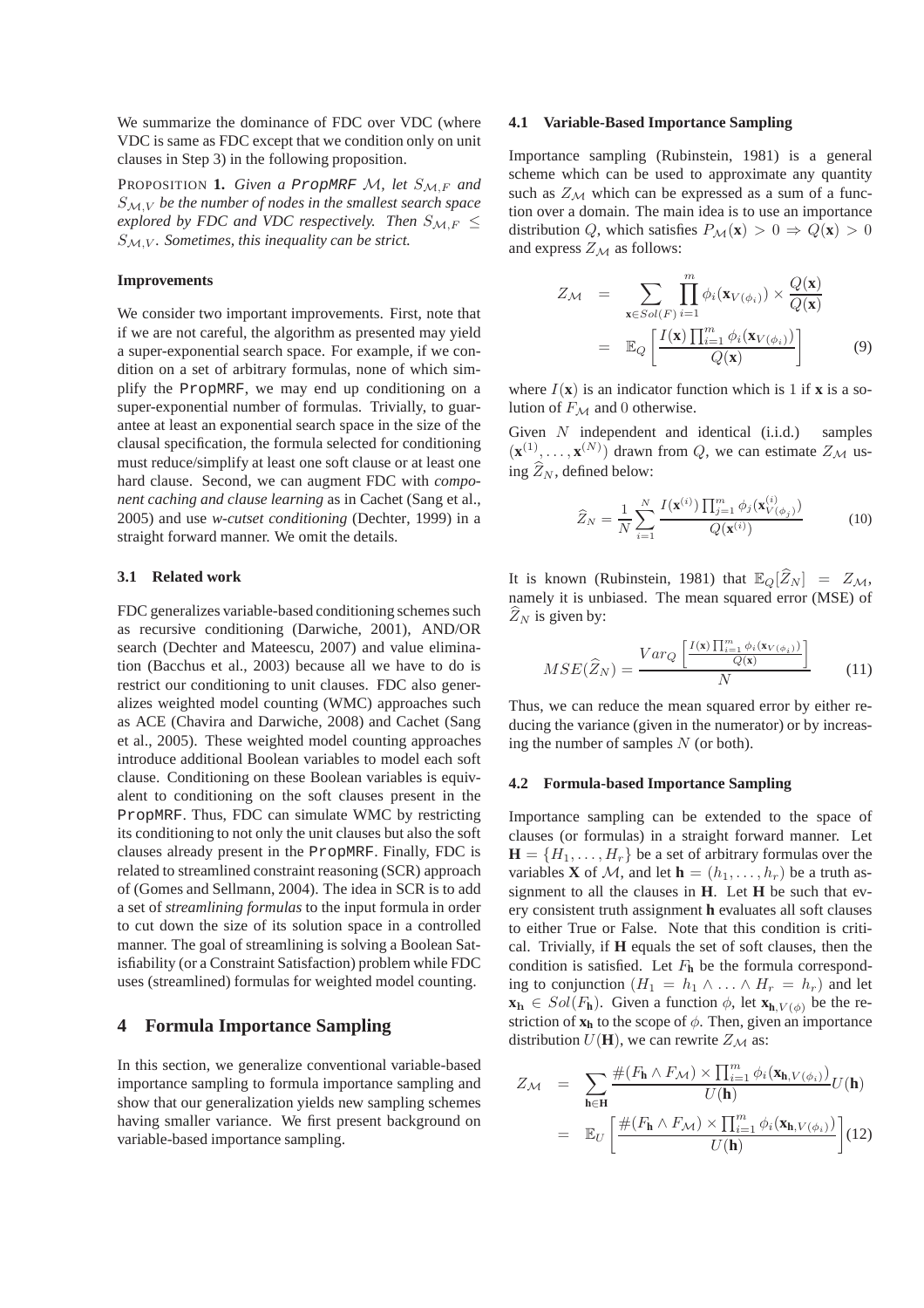### **Algorithm 2**: Formula Importance Sampling (FIS)

**Input**: A PropMRFM and an importance distribution  $U(H)$ over a set of clauses  $\mathbf{H} = \{H_1, \ldots, H_r\}$ **Output**: An unbiased estimate of  $Z_M$ **begin**  $\tilde{Z}=0, N=0$ **repeat**  $qb = 1$  (Backtrack-free probability is stored here),  $G = F_{\mathcal{M}}$  and  $\mathbf{h} = \phi$ **for**  $i = 1$  *to*  $|H|$  **do** Let  $G_1 = G \wedge H_i$  and  $G_0 = G \wedge \neg H_i$ **if**  $G_0$  *and*  $G_1$  *have a solution (Checked using a SAT solver)* **then** Sample  $h_i$  from  $U(H_i|\mathbf{h})$ **h** = **h** ∪  $h_i$  $qb = qb \times U(H_i = h_i|h)$  $G = \hat{G} \wedge (H_i = h_i)$ **else if** G<sup>0</sup> *is Satisfiable* **then**  $\mathbf{h} = \mathbf{h} \cup (H_i = 0)$  $G = G \wedge (H_i = 0)$ **else**  $\mathbf{h} = \mathbf{h} \cup (H_i = 1)$  $G = G \wedge (H_i = 1)$  $w =$ sum of weights of soft clauses satisfied by **h**  $s =$  Estimate of model counts of  $G$  $\widetilde{Z} = \widetilde{Z} + s \times \exp(w) / qb$  $N = N + 1$ **until** *timeout*  $\widetilde{Z}=\widetilde{Z}/N$ **return**  $\widetilde{Z}$ **end**

Given N samples  $\mathbf{h}^{(1)}, \ldots, \mathbf{h}^{(N)}$  generated from  $U(\mathbf{H})$ , we can estimate  $Z_{\mathcal{M}}$  as  $\widetilde{Z}_N$ , where:

$$
\widetilde{Z}_N = \frac{1}{N} \sum_{i=1}^N \frac{\#(F_{\mathbf{h}^{(i)}} \wedge F_{\mathcal{M}}) \times \prod_{j=1}^m \phi_j(\mathbf{x}_{\mathbf{h}^{(i)}, V(\phi_j)})}{U(\mathbf{h}^{(i)})} \tag{13}
$$

There are two issues that need to be addressed in order to use Equation 13 for any practical purposes. First, the importance distribution  $U(\mathbf{h})$  may suffer from the rejection problem (Gogate and Dechter, 2007a) in that we may generate truth assignments (to clauses) which are inconsistent, namely their model count is zero. Note that this could happen even if there are no hard clauses in  $M$  because the formula combinations considered may be inconsistent. Fortunately, if we ensure that  $U(\mathbf{h}) = 0$  whenever **h** is inconsistent, namely make  $U(\mathbf{h})$  backtrack-free (Gogate and Dechter, 2007a), we can avoid this problem altogether. Algorithm 2 outlines a procedure for constructing such a distribution using a complete SAT solver (for example Minisat (Sorensson and Een, 2005)). Second, computing  $\#(F_{\mathbf{h}^{(j)}} \wedge F_{\mathcal{M}})$  exactly may be too time consuming. In such cases, we can use state-of-the-art approximate counting techniques such as ApproxCount (Wei and Selman, 2005), SampleCount (Gomes et al., 2007) and SampleSearch (Gogate and Dechter, 2007b).

#### **4.3 Variance Reduction**

The estimate  $\widetilde{Z}_N$  output by Algorithm 2 is likely to have smaller mean squared error than  $Z_N$  given in Equation 10. In particular, given a variable-based importance distribution  $Q(X)$ , we can always construct a formula based importance distribution  $U(H)$  from  $Q(X)$ , such that the variance of  $\widetilde{Z}_N$  is smaller than that of  $\widehat{Z}_N$ . Define:

$$
U(\mathbf{h}) = \sum_{\mathbf{x_h} \in Sol(F_{\mathbf{h}} \wedge F_{\mathcal{M}})} Q(\mathbf{x_h})
$$
 (14)

Intuitively, each sample from  $U(H)$  given by Equation 14 is heavy in the sense that it corresponds to  $#(F_{\mathcal{M}} \wedge F_{\mathbf{h}})$ samples from  $Q(\mathbf{x_h})$ . Because of this larger sample size, the variance of  $Z_N$  is smaller than that of  $\hat{Z}_N$  (assuming that  $#(F_{\mathcal{M}} \wedge F_{\mathbf{h}})$  can be computed efficiently). The only caveat is that generating samples from  $U(H)$  is more expensive. Formally (the proof is provided in the extended version of the paper available online),

THEOREM **1.** *Given a* PropMRF M*, a proposal distribu-* $\mathcal{L}(X)$  *defined over the variables of* M, a set of formu $las H = {H<sub>1</sub>,..., H<sub>r</sub>}$  *and a distribution*  $U(H)$  *defined as in Equation 14, the variance of*  $\widetilde{Z}_N$  *is less than or equal to that of*  $\overline{Z_N}$ *.* 

We can easily integrate FIS with other variance reduction schemes such as Rao-Blackwellisation (Casella and Robert, 1996) and AND/OR sampling (Gogate and Dechter, 2008). These combinations can lead to interesting time versus variance tradeoffs. We leave these improvements for future work. We describe how  $U(H)$  can be constructed in practice in the next section.

## **5 Experiments**

#### **5.1 Exact Inference**

We compared "Formula Decomposition and Conditioning (FDC)" against "Variable Decomposition and Conditioning (VDC)", variable elimination (VE) (Dechter, 1999) and ACE (Chavira and Darwiche, 2008) (which internally uses the C2D compiler (Darwiche, 2004)) for computing the partition function on benchmark problems from three domains: (a) Random networks, (b) medical diagnosis networks and (c) Relational networks. ACE, FDC and VDC use the same clausal representation while VE uses tabular representation. Note that the domains are deliberately chosen to elucidate the properties of FDC, in particular, to verify our intuition that as size of the clauses increases, FDC is likely to dominate VDC.

We implemented FDC and VDC on top of RELSAT (Roberto J. Bayardo Jr. and Pehoushek, 2000), which is a SAT model counting algorithm. As mentioned earlier, after conditioning on a formula, we use various Boolean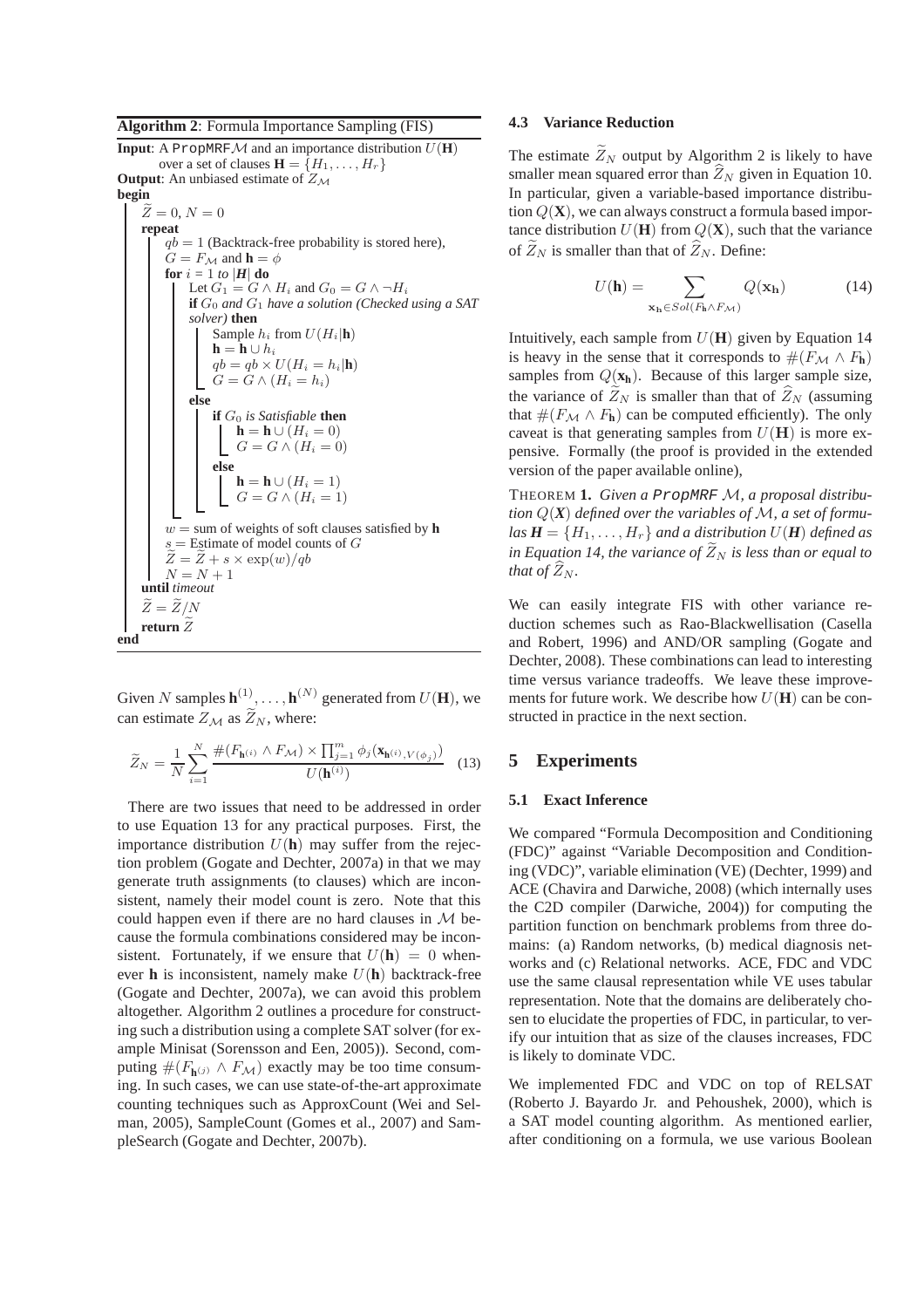| Problem                | W     | FDC                     | $\overline{\text{VDC}}$ | <b>ACE</b>              | $\overline{\bf V E}$    |
|------------------------|-------|-------------------------|-------------------------|-------------------------|-------------------------|
| <b>Random</b>          |       |                         |                         |                         |                         |
| $40 - 40 - 3$          | 10.80 | 0.08                    | 0.08                    | 0.60                    | 0.01                    |
| $40 - 40 - 5$          | 23.00 | 11.81                   | 10.57                   | 108.37                  | 1.69                    |
| $40-40-7$              | 29.80 | 11.77                   | 245.63                  | 13.37                   | $\overline{\mathrm{X}}$ |
| $40 - 40 - 9$          | 33.40 | 1.71                    | 326.42                  | 14.37                   | $\overline{\text{X}}$   |
| $50 - 50 - 3$          | 12.60 | 0.02                    | 0.02                    | 0.73                    | 0.02                    |
| $50 - 50 - 5$          | 28.40 | 278.25                  | 257.45                  | 56.94                   | $\overline{\text{X}}$   |
| $50-50-7$              | 36.00 | 167.79                  | 1139.06                 | 294.30                  | $\overline{\mathrm{X}}$ |
| $50-50-9$              | 42.20 | 20.97                   | 1187.28                 | 113.52                  | $\overline{\mathrm{X}}$ |
| $60 - 60 - 3$          | 15.00 | 0.08                    | 0.11                    | 0.58                    | 0.04                    |
| $60 - 60 - 5$          | 33.80 | $\overline{\text{X}}$   | $\overline{\mathbf{X}}$ | $\overline{\text{X}}$   | $\overline{\text{X}}$   |
| $60 - 60 - 7$          | 44.00 | $\overline{\mathbf{X}}$ | $\overline{\text{X}}$   | $\overline{\text{X}}$   | $\overline{\mathrm{X}}$ |
| $60 - 60 - 9$          | 49.60 | 218.28                  | $\overline{\text{X}}$   | $\overline{\text{X}}$   | $\overline{\mathrm{X}}$ |
| <b>OMRDT</b>           |       |                         |                         |                         |                         |
| $40 - 40 - 5$          | 16.80 | 2.03                    | 1.26                    | 1.17                    | 1.17                    |
| $40 - 40 - 7$          | 22.20 | 6.39                    | 6.73                    | 3.87                    | 7.93                    |
| $40-40-9$              | 24.00 | 22.20                   | 44.51                   | 9,40                    | $\overline{\text{X}}$   |
| $40-40-11$             | 25.20 | 18.20                   | 69.00                   | 10.08                   | $\overline{\mathrm{X}}$ |
| $50 - 50 - 5$          | 22.80 | 14.53                   | 14.96                   | 9.14                    | 3.63                    |
| $50 - 50 - 7$          | 30.00 | 545.23                  | 517.71                  | 379.41                  | $\overline{\text{X}}$   |
| $50 - 50 - 9$          | 34.00 | 33.30                   | 883.04                  | 357.06                  | $\overline{\mathrm{X}}$ |
| $50 - 50 - 11$         | 33.00 | 28.43                   | 554.01                  | 495.96                  | $\overline{\mathrm{X}}$ |
| $60 - 60 - 5$          | 26.00 | 244.05                  | 203.32                  | 310.37                  | $\overline{\mathrm{X}}$ |
| $60 - 60 - 7$          | 34.60 | 56.40                   | 1096.62                 | 637.23                  | $\overline{\mathrm{X}}$ |
| $60 - 60 - 9$          | 40.40 | 97.20                   | 1180.94                 | 554.01                  | $\overline{\mathrm{X}}$ |
| $60 - 60 - 11$         | 45.00 | 72.10                   | $\overline{X}$          | 488.10                  | $\overline{\mathrm{X}}$ |
| $\overline{\text{FS}}$ |       |                         |                         |                         |                         |
| $fs-25-5$              | 22.80 | 30.93                   | 26.86                   | 333.20                  | 8.53                    |
| $fs-27-5$              | 24.80 | 151.56                  | 135.22                  | 353.64                  | $\overline{\mathrm{X}}$ |
| $fs-29-5$              | 26.60 | 391.65                  | 371.74                  | 119.23                  | $\overline{\mathrm{X}}$ |
| $fs-31-5$              | 29.40 | 1312.90                 | 892.20                  | 357.65                  | $\overline{\mathrm{X}}$ |
| Cora                   |       |                         |                         |                         |                         |
| Cora2                  | 12.00 | 0.17                    | 0.14                    | 1.84                    | 0.04                    |
| Cora3                  | 32.00 | 3902.20                 | $\overline{X}$          | $\overline{\mathrm{x}}$ | $\overline{X}$          |
|                        |       |                         |                         |                         |                         |

Table 1: Average runtime in seconds of the four algorithms used in our study over 10 random instances for each problem. We gave each solver a time-bound of 3 hrs and a memory bound of 2GB. X indicates that either the memory or time bound was exceeded. The second column gives the average treewidth.

propagation, pruning techniques such as unit propagation, clause learning, subsumption elimination and resolution. Also, similar to Cachet (Sang et al., 2005), we use component caching and similar to w-cutset conditioning (Dechter, 1999), we invoke bucket elimination at a node if the treewidth of the (remaining) PropMRF at the node is less than 16.

Since FDC is a DPLL-style backtracking search scheme, its performance is highly dependent upon a good branching heuristic (that selects the next clause to condition on). In our implementation, we used a simple dynamic heuristic of conditioning on the largest sub-clause (unit clause in case of VDC) that is common to most hard and soft clauses, ties broken arbitrarily. The main intuition for this heuristic is that branching on the largest common sub-clause would cause the most propagation, yielding the most reduction in the search space size. We also tried a few other heuristics, both static and dynamic, such as (i) conditioning on a subclause C (and its negation) that causes the most unit propagations (but one has to perform unit propagations for each candidate clause, which can be quite expensive in practice) (ii) graph partitioning heuristics based on the min-fill, mindegree and hmetis orderings; these heuristics are used by solvers such as ACE (Chavira and Darwiche, 2008) and AND/OR search (Dechter and Mateescu, 2007) and (iii) Entropy-based heuristics. The results for these heuristics show a similar trend as the results for the heuristic used in our experiments, with the latter performing better on an average. We leave the development of sophisticated formulaordering heuristics for future work.

Table 1 shows the results. For each problem, we generated 10 random instances. For each instance, we set 5% of randomly chosen variables as evidence. Each row shows the average time in seconds for each problem.

### **5.1.1 Random networks**

Our first domain is that of random networks. The networks are generated using the model  $(n, m, s)$ , where n is the number of (Boolean) variables,  $m$  is the number of weighted clauses and  $s$  is the size of each weighted clause. Given *n* variables  $X = \{X_1, \ldots, X_n\}$ , each clause  $C_i$  (for  $i = 1$  to m) is generated by randomly selecting s (distinct) random variables from **X** and negating each with probability 0.5. For our experiments, we set  $n = m$ and experimented with three values for n and m:  $n, m \in$  $\{40, 50, 60\}$ . s was varied from 3 to 9 in increments of 2.

A random problem  $(n, m, s)$  is designated as  $n - m - s$  in Table 1. We see that FDC dominates VDC as s increases. ACE is often inferior to FDC and often inferior to VDC. As expected, variable elimination which does not take advantage of the structure of the formulas is the fastest scheme when the treewidth is small but is unable to solve any problems having treewidth greater than 24.

### **5.1.2 Medical Diagnosis**

Our second domain is a version of QMR-DT medical diagnosis networks (Shwe et al., 1991) as used in Cachet (Sang et al., 2005). Each problem can be specified using a two layer bipartite graph in which the top layer consists of diseases and the bottom layer consists of symptoms. If a disease causes a symptom, there is an edge from the disease to the symptom. We have a weighted unit clause for each disease and a weighted clause for each symptom, which is simply a logical OR of the diseases that cause it (in (Sang et al., 2005), this clause was hard. We attach an arbitrary weight to it to make the problem harder). For our experiments, we varied the numbers of diseases and symptoms from 40 to 60. For each symptom, we varied the number of diseases that can cause it from 5 to 11 in increments of 2. The diseases for each symptom are chosen randomly.

A QMR-DT problem  $(d, f, s)$  is designated as  $d - f - s$  in Table 1. We can see that as the size of the clauses increases,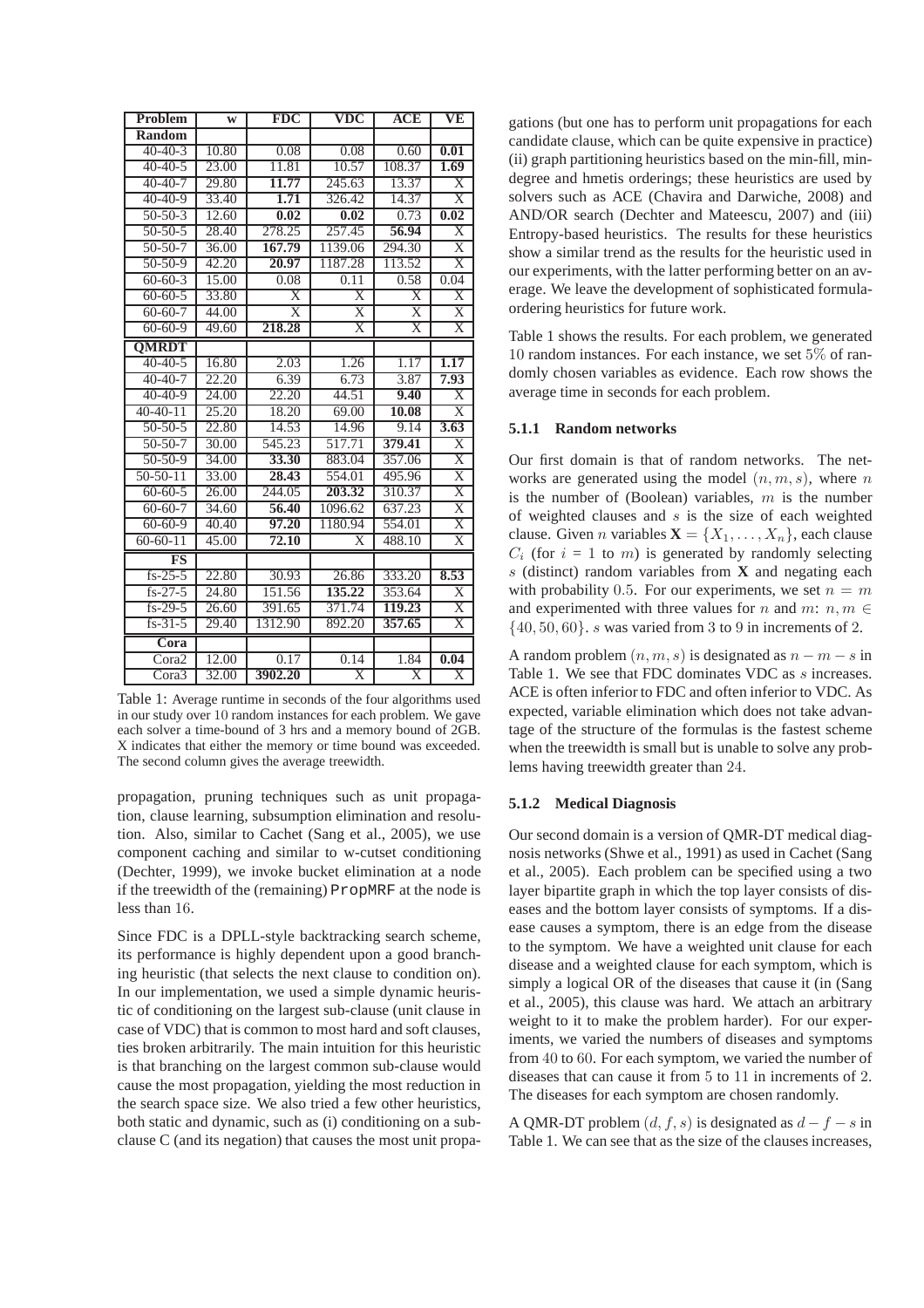FDC performs better than VDC. FDC also dominates ACE as the problem size increases.

## **5.1.3 Relational networks**

Our final domain is that of relational networks. We experimented with the Friends and Smokers networks and the Entity resolution networks.

In the friends and smokers networks (FS), we have three first order predicates  $smokes(x)$ , which indicates whether a person smokes,  $cancer(x)$ , which indicates whether a person has cancer, and  $friends(x, y)$ , which indicates who are friends of whom. The probabilistic model is defined by assigning weights to two logical constraints,  $friends(x, y) \wedge \overline{smokes}(x) \Rightarrow \overline{smokes}(y)$  and  $smokes(x) \Rightarrow cancer(x)$ . Given a domain for x and y, a PropMRF can be generated from these two logical constraints by considering all possible groundings of each predicate. We experimented with different domain sizes for  $x$  and  $y$  ranging from 25 to 34. From Table 1, we can see that the time required by FDC is almost the same as VDC. This is because the size of the clauses is small  $(< 3)$ . ACE dominates both FDC and VDC.

Entity resolution is the problem of determining which observations correspond to the same entity. In our experiments, we consider the problem of matching citations of scientific papers. We used the CORA Markov logic network given in the Alchemy tutorial (Kok et al., 2004). This MLN has ten predicates such as  $Author(bib, author)$ ,  $Title(bib, title)$ ,  $SameAuthor(author, author), SameTitle(title, title)$ etc. and clauses ranging from size 2 to 6. The clauses express relationship such as: if two fields have high similarity, then they are (probably) the same; if two records are the same, their fields are the same, and vice-versa; etc. We experimented with domain sizes of 2 and 3 for each of the 5 first-order variables present in the domain. The problems are denoted as cora2 and cora3 respectively. From Table 1, we can see that FDC is the only algorithm capable of solving the largest instance.

#### **5.2 Approximate Inference**

We compared "Formula importance sampling (FIS)" against "Variable importance sampling (VIS)" and stateof-the-art schemes such as MC-SAT (Poon and Domingos, 2006) and Gibbs sampling available in Alchemy (Kok et al., 2004) on the three domains described above. For both VIS and FIS, we chose to construct the importance distribution Q from the output of a Belief propagation scheme (BP), because BP was shown to yield a better importance function than other approaches in previous studies (Yuan and Druzdzel, 2006; Gogate and Dechter, 2005).

We describe next, how the method described in (Gogate

and Dechter, 2005) can be adapted to construct an importance distribution over formulas. Here, we first run BP (or Generalized Belief Propagation (Yedidia et al., 2004)) over a factor (or region) graph in which the nodes are the variables and the factors are the hard and the soft clauses. Let  $(C_1, \ldots, C_m)$  be an ordering over the soft clauses. Given a truth assignment to the first  $i - 1$  soft clauses  $\mathbf{c}_{i-1} = (c_1, \dots, c_{i-1}),$  we compute  $U(C_i | \mathbf{c}_{i-1})$  as follows. We first simplify the formula  $F = F_{\mathcal{M}} \wedge F_{\mathbf{c}_{i-1}}$ , possibly deriving new unit clauses. Let  $\phi_{C_i}$  be the marginal distribution at the factor corresponding to the clause  $C_i$  in the output of BP. Then,  $U(C_i | c_{i-1})$  is given by:

$$
U(C_i = True | \mathbf{c}_{i-1}) \propto \sum_{\mathbf{y} \in \phi_{C_i}} I_{F, C_i}(\mathbf{y}) \phi_{C_i}(\mathbf{y}) \qquad (15)
$$

where  $I_{F,C_i}(\mathbf{y}) = 1$  if **y** evaluates  $C_i$  to True but does not violate any unit clause in  $F$ , and 0 otherwise. Note that the importance distribution Q over the variables is a special case of the scheme described above in which we construct a distribution over all the unit clauses.

We implemented Algorithm 2 as follows. Notice that the algorithm requires a SAT solver and a model counter. We used Minisat (Sorensson and Een, 2005) as our SAT solver. For model counting, we use the RELSAT model counter whenever exact counting was feasible<sup>2</sup> and the approximate solver SampleSearch (Gogate and Dechter, 2007b) whenever it wasn't.

We measure the performance of the sampling schemes using the sum Kullback-Leibler divergence (KLD) between the exact and the approximate posterior marginals for each variable given evidence. Time versus sum KLD plots for two representative problems from each domain are shown in Figures 4, 5 and 6. We can clearly see that as the size of the clauses increases, FIS outperforms VIS, MC-SAT and Gibbs sampling.

## **6 Summary and Conclusion**

In this paper, we introduced a new formula-based approach for performing exact and approximate inference in graphical models. Formula-based inference is attractive because: (a) it generalizes standard variable-based inference, (b) it yields several new efficient algorithms that are not possible by reasoning just over the variables and (c) it fits naturally within the recent research efforts in combining logical and probabilistic Artificial Intelligence.

Our empirical evaluation shows that formula-based approach is especially suitable for domains having large clauses. Such clauses are one of the main reasons for using logic instead of tables for representing potentials or

 $2$ Exact counting was invoked if the number of variables was less than 100, which was the case for most networks that we experimented with, except the relational benchmarks.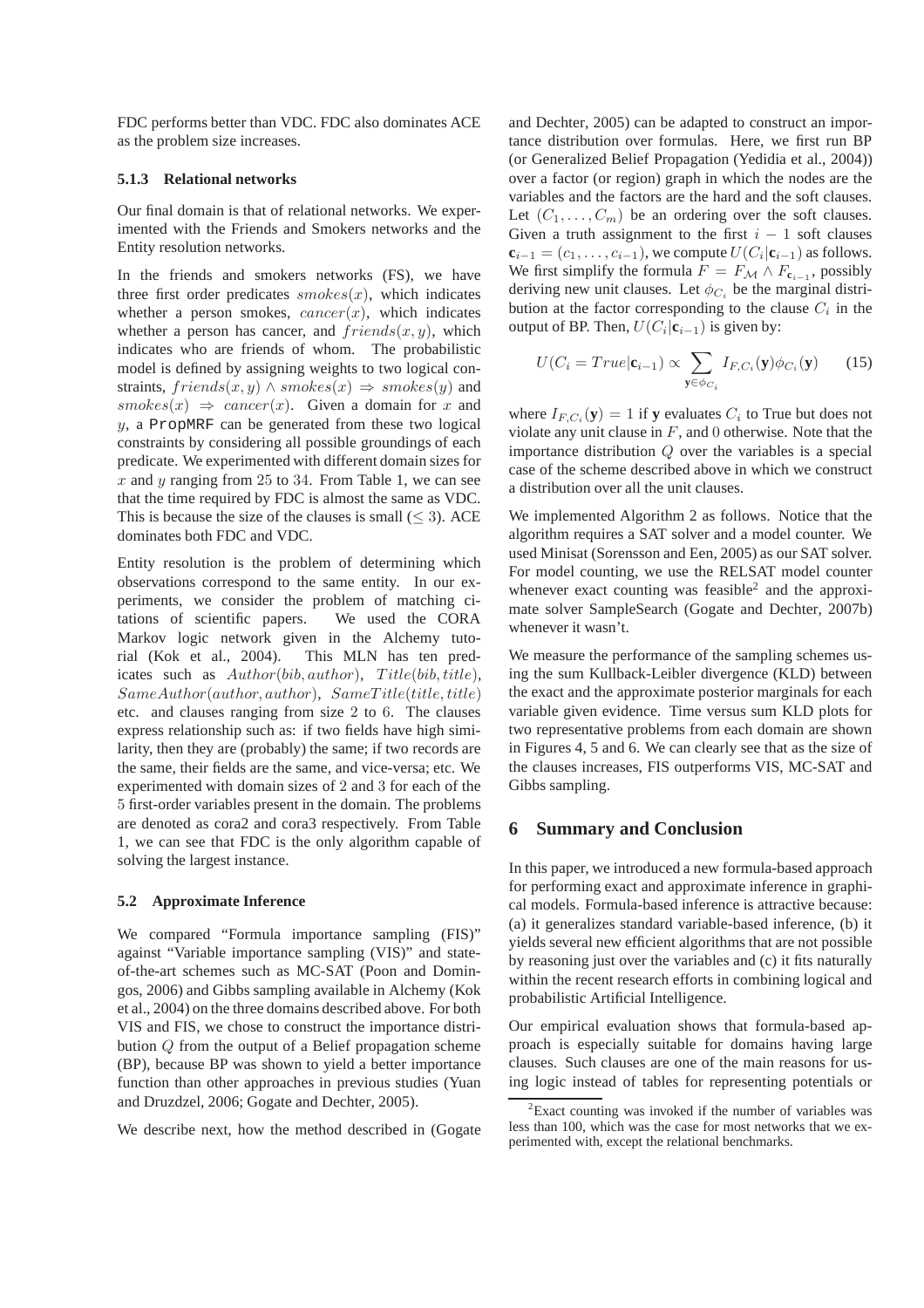

Figure 4: Time versus Sum KLD plots for 2 Random instances.

CPTs in graphical models. In particular, conventional tabular representations require space exponential in the number of variables in the scope of the potential, while if the potential can be summarized using a constant number of clauses, we only require linear space. Since an efficient inference scheme is one of the main bottleneck in learning PropMRFs having large clauses, we believe that our formula-based approach to inference can lead to new structure and weight learning schemes that learn large weighted clauses from data.

Our work can be extended in several ways. In particular, we envision formula-based versions of various inference schemes such as variable elimination, belief propagation and Markov Chain Monte Carlo (MCMC) sampling. One of these schemes, namely formula elimination trivially follows from this work, as it is known that conditioning works along the reverse direction of elimination (Dechter, 1999). Also, we envision the development of lifted versions of all the formula-based schemes proposed in this paper.

#### **Acknowledgements**

This research was partly funded by ARO grant W911NF-08-1-0242, AFRL contract FA8750-09-C-0181, DARPA contracts FA8750-05-2-0283, FA8750-07-D-0185, HR0011-06-C-0025, HR0011-07-C-0060 and NBCH-



Figure 5: Time versus Sum KLD plots for 2 QMR-DT networks.

D030010, NSF grants IIS-0534881 and IIS-0803481, and ONR grant N00014-08-1-0670. The views and conclusions contained in this document are those of the authors and should not be interpreted as necessarily representing the official policies, either expressed or implied, of ARO, DARPA, NSF, ONR, or the United States Government.

#### **References**

- Fahiem Bacchus, Shannon Dalmao, and Toniann Pitassi. Value Elimination: Bayesian Inference via Backtracking Search. In *UAI*, pages 20–28, 2003.
- C. Boutilier. Context-specific independence in Bayesian networks. In *Uncertainty in Artificial Intelligence (UAI-96)*, pages 115–123, 1996.
- George Casella and Christian P. Robert. Rao-Blackwellisation of sampling schemes. *Biometrika*, 83(1):81–94, 1996. doi: 10.1093/biomet/83.1.81.
- Mark Chavira and Adnan Darwiche. On probabilistic inference by weighted model counting. *Artificial Intelligence*, 172(6-7): 772–799, 2008.
- Adnan Darwiche. Recursive conditioning. *Artificial Intelligence*, 126(1-2):5–41, 2001. ISSN 0004-3702.
- Adnan Darwiche. New Advances in Compiling CNF into Decomposable Negation Normal Form. In *ECAI*, pages 328–332, 2004.
- R. Dechter. Bucket elimination: A unifying framework for rea-